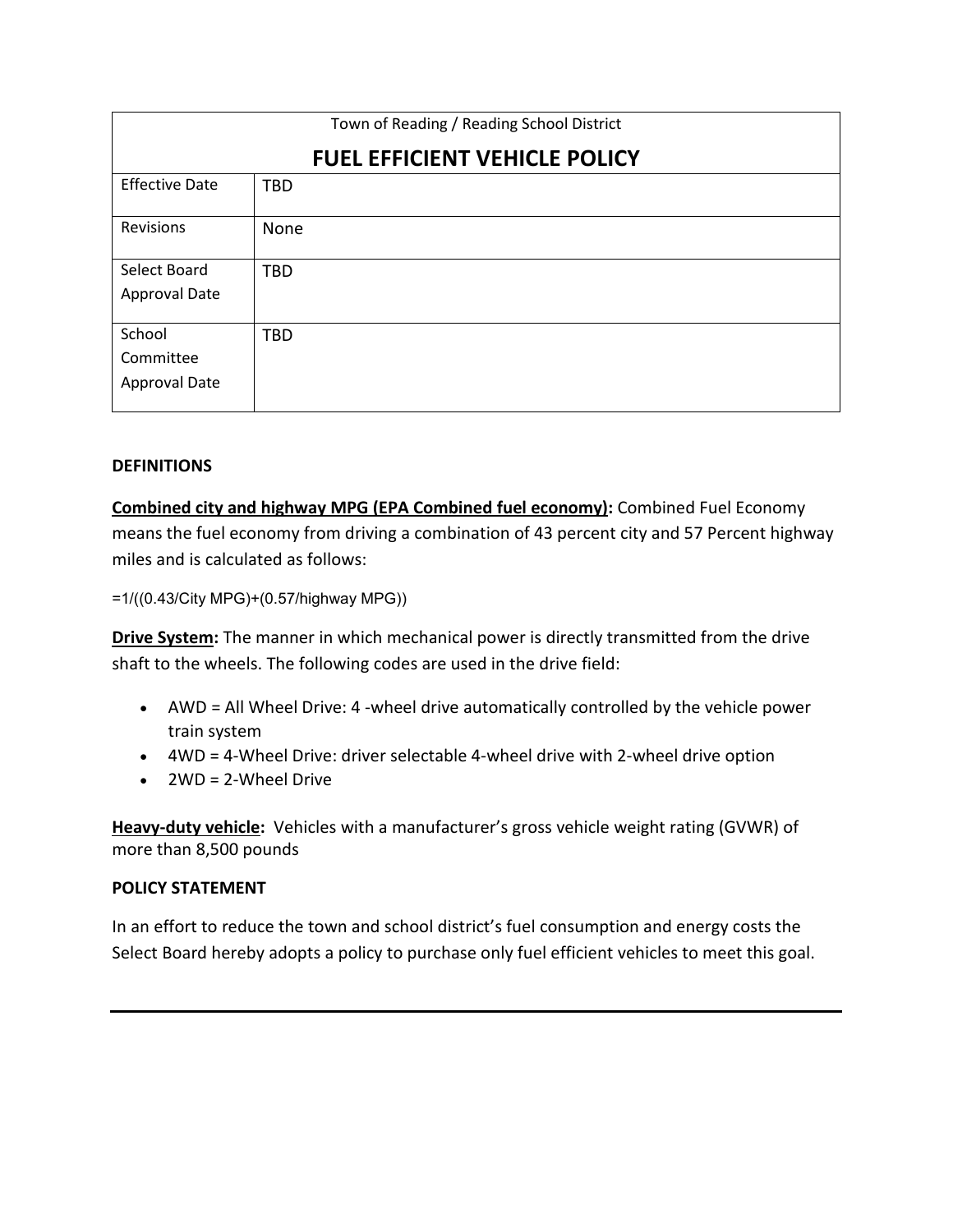# **PURPOSE**

To establish a requirement that the town and school district purchase only fuel efficient vehicles for municipal/school use whenever such vehicles are commercially available and practicable.

# **APPLICABILITY**

This policy applies to all divisions and departments of the town and school district. It applies to road-worthy passenger vehicles, pick up and utility trucks, and SUVs. It does not apply to specialized equipment or off-road vehicles.

## **GUIDELINES**

All departments/divisions shall purchase only fuel efficient vehicles for municipal use whenever such vehicles are commercially available and practicable.

The town and school district will maintain an annual vehicle inventory for ALL vehicles and a plan for replacing any non-exempt vehicles with vehicles that meet, at a minimum, the fuel efficiency ratings contained in the most recent guidance for Criterion 4 published by the MA Department of Energy Resources' Green Communities Division.

It is the responsibility of the town and school district to check the Green Communities Division's Guidance for Criterion 4 for updates prior to ordering replacement vehicles.

# *Exemptions*

- Heavy-duty vehicles: examples include fire-trucks, ambulances, and some public works trucks that meet the definition of heavy-duty vehicle.
- As of the adoption date (above) police cruisers are exempt from this criterion due to lack of widespread availability. However, we commit to purchasing fuel efficient police cruisers, when they become commercially available. Police and fire department administrative vehicles are NOT exempt and must meet fuel efficient requirements.

#### *Inventory*

The following information shall be included in a vehicle inventory list and said list shall be updated on an annual basis and provided to the Green Communities Division: *see Attachment A: Reading Vehicle Inventory*

NOTE: Departments/Divisions may use EPA combined MPG estimates or actual combined MPG.